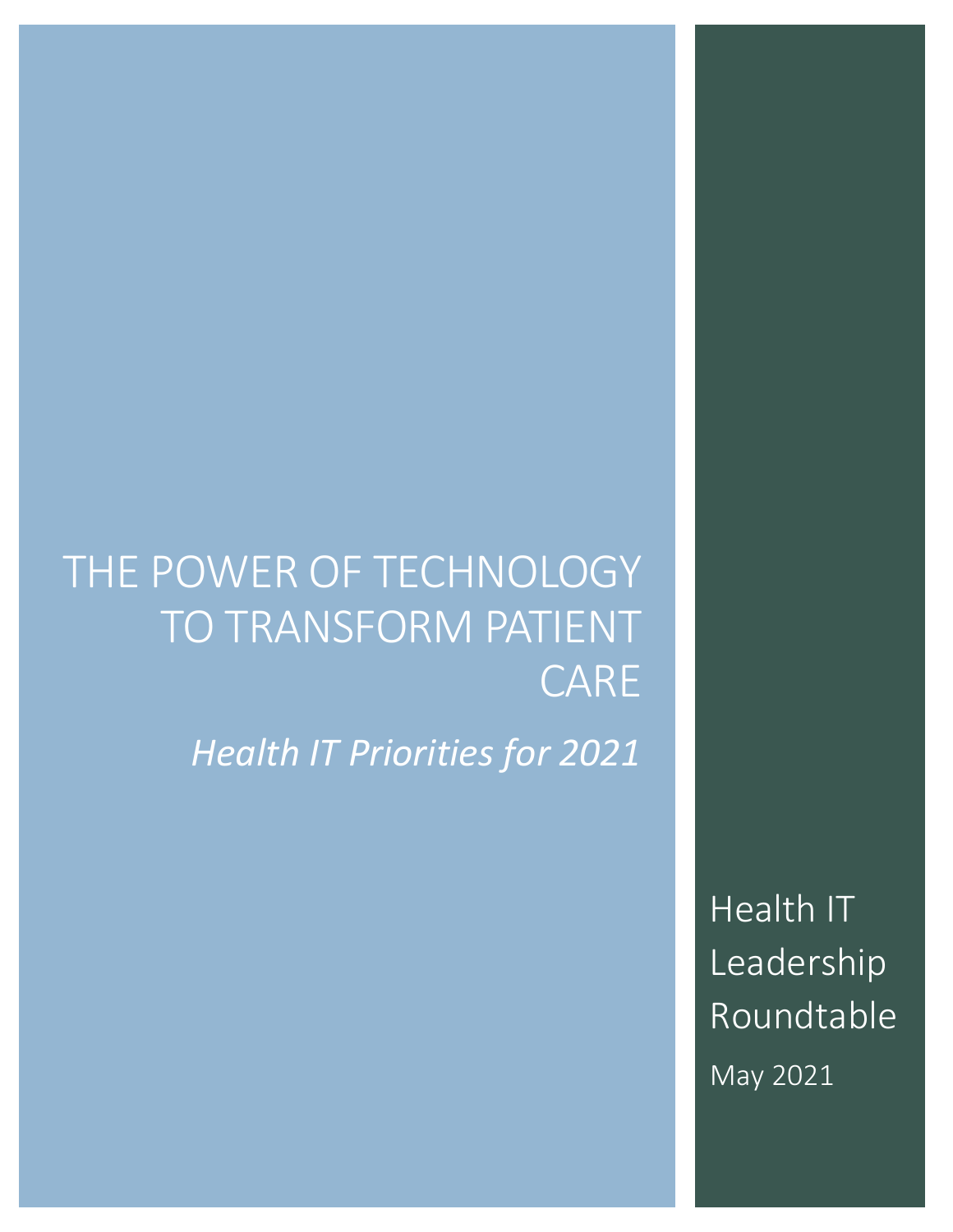## Executive Summary

The private sector has long played a leadership role in developing innovative and patient-focused solutions that enable individuals to access convenient, high-quality care, including through the use of technology and data.

The 2019 novel coronavirus (COVID-19) public health emergency (PHE) brought with it unprecedented challenges, requiring rapid innovation and collective responses to prevent infection, to ensure continued access to care, and to chart a pathway forward. The PHE propelled changes in the way health care is delivered and health data is exchanged, highlighting shortcomings in our public health infrastructure and response capabilities, and exposing deep, and longstanding health inequities.

With this in mind, in March 2021, a wide range of organizations representing clinicians, hospitals, payers, technology companies, and patient and consumer advocates came together to jointly host a **Health IT Leadership Roundtable** on *The Power of Technology to Transform Patient Care: Health IT Priorities for 2021.<sup>1</sup>* The Roundtable sought to provide an opportunity for a diverse set of patients, policymakers, and organizations to find common ground in exploring the impact of the COVID-19 pandemic on health IT and health care data policy and to discuss industry and policymaker priorities for 2021.

This White Paper summarizes many of the key conversations and perspectives raised during the Roundtable event, as well as recommendations for moving forward. The White Paper: (1) describes the role that health care and public health systems played in the pandemic response; (2) highlights the importance of collecting and reporting data on race, ethnicity, and social needs as part of a comprehensive effort to advance health equity; (3) notes the importance of ensuring health data privacy; and (4) provides recommendations to continue to advance health IT moving forward.

#### *Key Recommendations*

- Maintain Regulatory Flexibility for Virtual Care
- Provide Funding for and Prioritize Public Health Infrastructure Modernization
- Increase Electronic Case Reporting
- Incentivize Public Health Data Standardization Efforts
- Increase Collection of Race/Ethnicity Data Across Public Programs
- Encourage Cross Sector Data Sharing Collaborations and Standardization of Social Needs Data
- Enhance Health Data Privacy Protections and Strengthen Nondiscrimination Protections

#### HEALTH IT LEADERSHIP ROUNDTABLE HOST COMMITTEE

**American Academy of Family Physicians | American College of Physicians | American Health Information Management Association | American Heart Association | American Hospital Association | American Medical Informatics Association | Blue Cross Blue Shield Association | College of Healthcare Information Management Executives | Consumer Technology Association | Federation of American Hospitals | National Partnership for Women & Families | Premier Healthcare Alliance**

<sup>1</sup> See Appendix A for the agenda for the *Health IT Leadership Roundtable – The Power of Technology to Transform Patient Care: Health IT Priorities for 2021*. This is the third Health IT Leadership Roundtable convened by the Host Committee. For more information on previous Roundtable events and topics, see<https://sironastrategies.com/tag/health-it-leadership-roundtable/>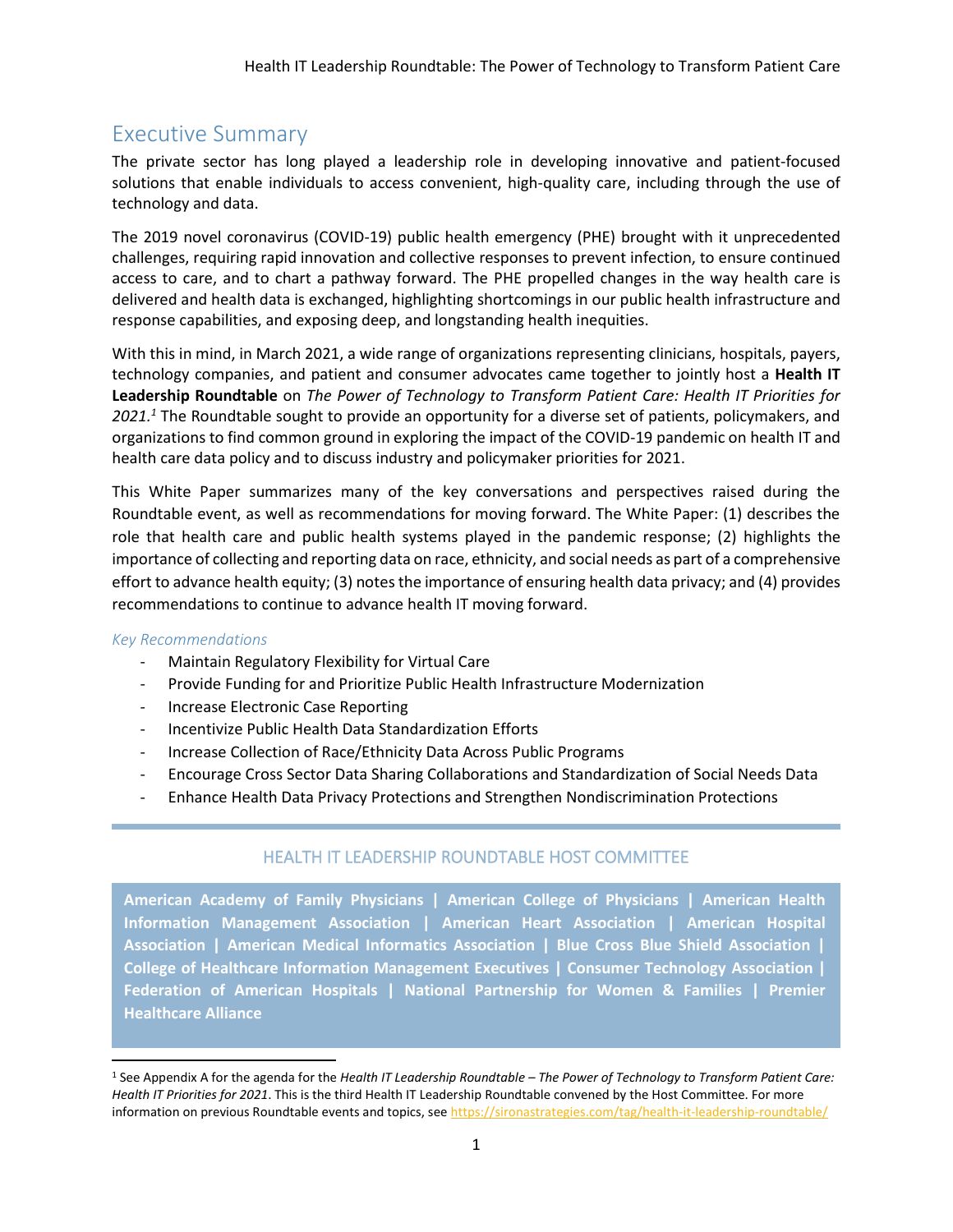### Introduction

The private sector has long played a leadership role in developing innovative and patient-focused solutions that enable patients to access convenient, high-quality care.

Physicians, hospitals, plans, and technology organizations have made significant advancements in expanding the scope and accessibility of electronic health data, ensuring interoperability, promoting and providing access to virtual care, and incorporating the use of new technologies, data sets, and digital tools to improve the convenience and quality of care delivered.

The COVID-19 pandemic has had an enormous impact on the health care system, accelerating and advancing technological investments and propelling the adoption of new practices in care delivery and cross-sector coordination. Health care entities rapidly expanded access to, and the delivery of, virtual care technologies and other tools to ensure that individuals could maintain their connection with health care providers. The novel challenges presented over the course of the past year have also led to new partnerships and initiatives across entities and sectors to deliver care in new ways and to exchange data more effectively.

The pandemic response and the growth in virtual care also heightened the importance of seamless, standardized data exchange. As virtual technologies such as telehealth expanded access to care, the importance of patients' and providers' ability to access and exchange records increased. To mitigate concerns regarding the declining rates of screenings, routine vaccinations, and other preventive care fell, health care entities used advanced analytics and performed outreach to ensure that critical preventive, chronic, and acute care continued to be provided.

The COVID-19 pandemic also laid bare the imbalance between, and disjointed nature of, our health care and public health systems. The myriad challenges faced by public health and health care officials in collecting, sharing, and reporting COVID-19 testing, vaccine distribution, and vaccine administration data have led to widespread calls for a 21st Century public health system that can better support public health data systems, as well as improved interoperability and data exchange with health care partners.

Moreover, as the pandemic has exposed health disparities both longstanding and new, public health and social determinants data is increasingly viewed as an essential component of efforts to better identify such disparities and to address gaps in care. Heightened awareness of long-standing data challenges and their impacts on health equity have escalated the urgency of strengthening data collection and sharing capabilities.

Finally, amidst the ongoing changes in care delivery and data exchange, new requirements are coming into effect that will make it easier for patients to access and share their health information. These important policies, however, are not linked to strengthened data privacy protections, raising concerns that health care data may not be sufficiently protected.

The rapid changes and progress made over the course of the last year would not be possible without the interrelated efforts made by policymakers and the private sector. Health IT policy helped to lay a foundation for our response to COVID-19, but the past year has shown there is more progress to be made. In considering health IT policy priorities for 2021 and beyond, it is important to take into account the ongoing evolution of technology and data in advancing patient care; the need to enhance and connect public health infrastructure with health care infrastructure; the role that race and ethnicity and social needs data play in ensuring equitable health outcomes; and the importance of a patient-centered approach to ensuring privacy and access. Below, we explore each of these topics in more detail and discuss lessons learned and opportunities to continue to advance the value of health IT moving forward.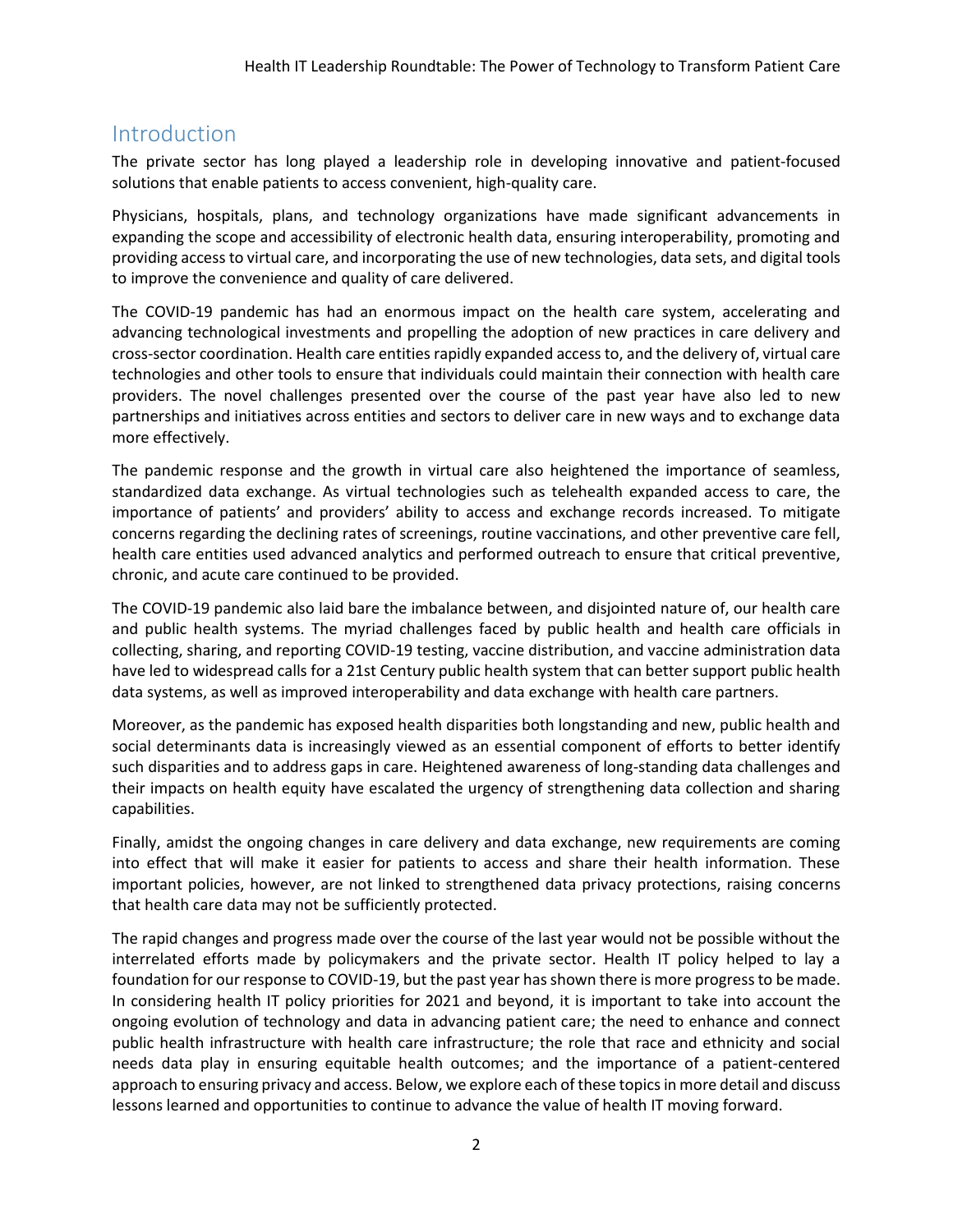## Improving Health Care & Public Health Data and Technology Infrastructure

Health care organizations across the U.S. have invested in health care technologies and data infrastructure to provide for a  $21^{st}$  Century health care system. Providers, health systems, and payers have offered telehealth and other virtual care tools to expand access to convenient care, built out electronic health information systems and pursued advanced data analytics, and offered portals for individuals to access their health information. These longstanding investments served as a foundation for the health care system's initial COVID-19 response, as health care organizations rapidly sought new ways to maintain access to care and to coordinate across different types of entities and sectors.

However, the past year has also served to highlight the challenges that remain, including the gaps between our health care and public health infrastructure in terms of their respective readiness and capacity to respond to public health crises.

#### Expanding Access to and Continuity of Care through Technology

Use of virtual care tools, such as telehealth and remote monitoring was steadily growing by employers, plans, providers, and individuals prior to the pandemic, but increased rapidly in the wake of stay-at-home orders and social distancing practices.<sup>2</sup>

A participant in the first Health IT Leadership Roundtable (Roundtable) panel described the initial challenges that providers and payers faced in providing ongoing care and to support patients, especially for those with chronic needs. Given social distancing, many patients opted to defer in-person care, including screenings, checkups, immunizations, and other preventive or chronic care that is routinely performed. As a result, providers and payers had little insight into potential health issues that may be occurring, or that may emerge down the road, for individual patients and with respect to broader population health.

To address this challenge, payers and providers rapidly adopted telehealth and other virtual care tools to maintain connections with patients, and federal and state governments moved to eliminate coverage and reimbursement barriers. A CDC report found that even in the early stages of the pandemic, the first quarter of 2020, the number of telehealth visits increased by 50 percent compared to the same period in 2019.<sup>3</sup> FAIR Health, which tracks commercial insurance claims, has consistently reported substantially higher rates of telehealth claims in 2020 as compared to 2019. For example, the number of telehealth claims were almost 3000 percent higher in December 2020 than a year prior. 4 Studies have also indicated that individuals are generally satisfied with telehealth and virtual care, with 80 percent of respondents in one study indicating that they are likely to have another virtual visit.<sup>5</sup>

<sup>2</sup> American Medical Association (AMA), "AMA Digital Health Research: Physicians' motivations and requirements for adopting digital health – Adoption and attitudinal shifts from 2016 to 2019." Available here: <https://bit.ly/3ul9bOb>

<sup>3</sup> CDC, MMWR, "Trends in the Use of telehealth During the Emergence of the COVID-19 Pandemic – United States, January – March 2020." Available here: <https://bit.ly/3rBUPqE>

<sup>4</sup> FAIR Health, "Monthly Telehealth Regional Tracker, Dec. 2020.'' Available here: <https://bit.ly/3cxLdJt>

<sup>5</sup> Deloitte Center for Health Solutions, "Are consumers already living in the future of health?" Available here: <https://bit.ly/3m86E6V>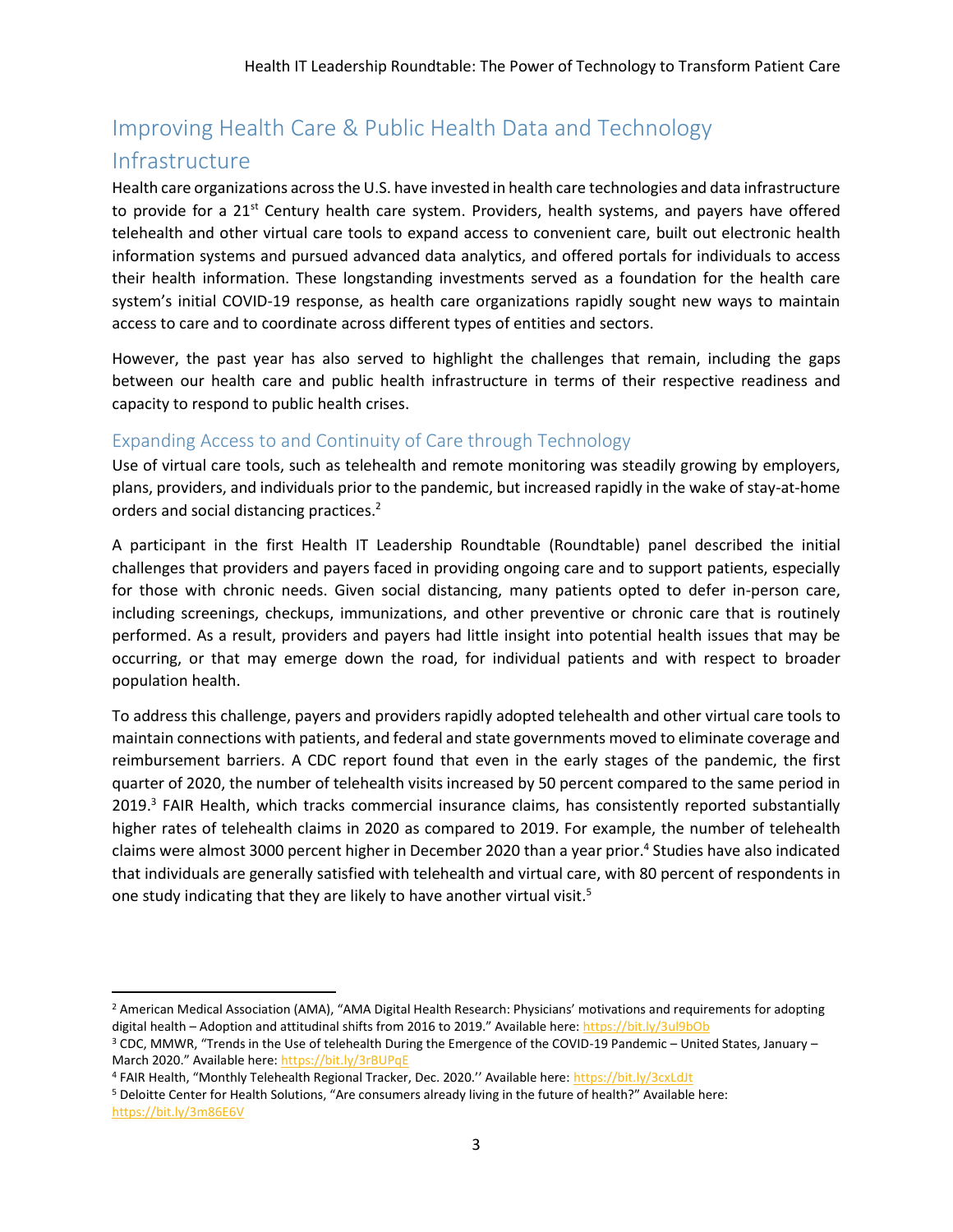Additionally, companies have developed new types of diagnostic tools, such as genetic tests or blood tests, and communications platforms for individuals to use at home. According to a study, between 30 and 50 percent of individuals are comfortable using at-home diagnostics, particularly for diagnosing infections.<sup>6</sup>

Although social distancing necessitated the expansion of at-home diagnostics and other virtual care tools, such options have been widely known to expand access and are convenient, and, given the rapid expansion during COVID-19 and subsequent acceptance, are likely to continue to be used over the long term.

Public and private payers have also indicated interest in maintaining access to virtual care tools as they can help bridge geographic and other gaps in access to care.<sup>7</sup> For example, although rarely covered prior to the pandemic, recent policies that allowed payment for audio-only telehealth services helped to connect individuals in areas with limited broadband availability to care.<sup>8</sup>

#### Building a Foundation of Health Care Technology & Data

Health systems, hospitals, and providers have also invested heavily in electronic health record systems and information technology over the past decade, spurred by the Health Information Technology for Economic and Clinical Health (HITECH) Act.<sup>9</sup> Nearly 100 percent of hospitals and 86 percent of providers now leverage electronic health record systems to capture and exchange health information.<sup>10,11</sup> These systems improve care coordination and allow for the use of tools such as clinical decision support or advanced analytics by integrating patient information from multiple sources.

Recent regulations from the Centers for Medicare & Medicaid Services (CMS) and the Office of the National Coordinator for Health IT (ONC), which stem from the  $21^{st}$  Century Cures Act, will help to increase connections between health data systems, enabling greater access to, exchange, and use of electronic health information across EHRs and health care organizations and providing individuals with easier access to their health care information.<sup>12,13</sup>

Additionally, standards development organizations such as Health Level Seven International (HL7) have worked to improve the standardization of health care data elements, allowing for more streamlined, seamless exchange of health care information across entities and systems. The final CMS and ONC rules require certain health care entities to exchange, at a minimum, the standardized set of health data classes

<sup>6</sup> Deloitte Center for Health Solutions, "Are consumers already living in the future of health?" Available here: <https://bit.ly/3m86E6V>

<sup>7</sup> Seema Verma, Health Affairs, "Early Impact of CMS Expansion of Medicare Telehealth During COVID-19." Available here: <https://bit.ly/3rP6pPG>

<sup>8</sup> HHS, "Billing for telehealth during COVID-19." Available here: <https://bit.ly/3m8C3pM>

<sup>9</sup> Centers for Medicare & Medicaid Services (CMS), "Promoting Interoperability: Data and Program Reports." Available here: <https://go.cms.gov/2PMaE16>

<sup>&</sup>lt;sup>10</sup> HHS Office of the National Coordinator for Health IT (ONC), "Adoption of Electronic Health Record Systems among U.S. Non Federal Acute Care Hospitals: 2008-2015." Available here: <https://bit.ly/3cwPWLn>

<sup>11</sup> Centers for Disease Control and Prevention (CDC), "Percentage of office-based physicians using any electronic health record (EHR)/electronic medical record (EMR) system and physicians that have a certified EHR/EMR system, by U.S. state: national Electronic Health Records Survey, 2017." Available here: <https://bit.ly/2PCTWB4>

<sup>12</sup> Medicare and Medicaid Programs; Patient Protection and Affordable Care Act; Interoperability and Patient Access for Medicare Advantage Organization and Medicaid Managed Care Plans, State Medicaid Agencies, CHIP Agencies, and CHIP Managed Care Entities, Issuers of Qualified Health Plans on the Federally-Facilitated Exchange, and Health Care Providers. Available here[: https://bit.ly/2Od6UFg](https://bit.ly/2Od6UFg)

<sup>13</sup> 21st Century Cures Act: Interoperability, Information Blocking, and the ONC Health IT Certification Program. Available here: <https://bit.ly/3sL79X1>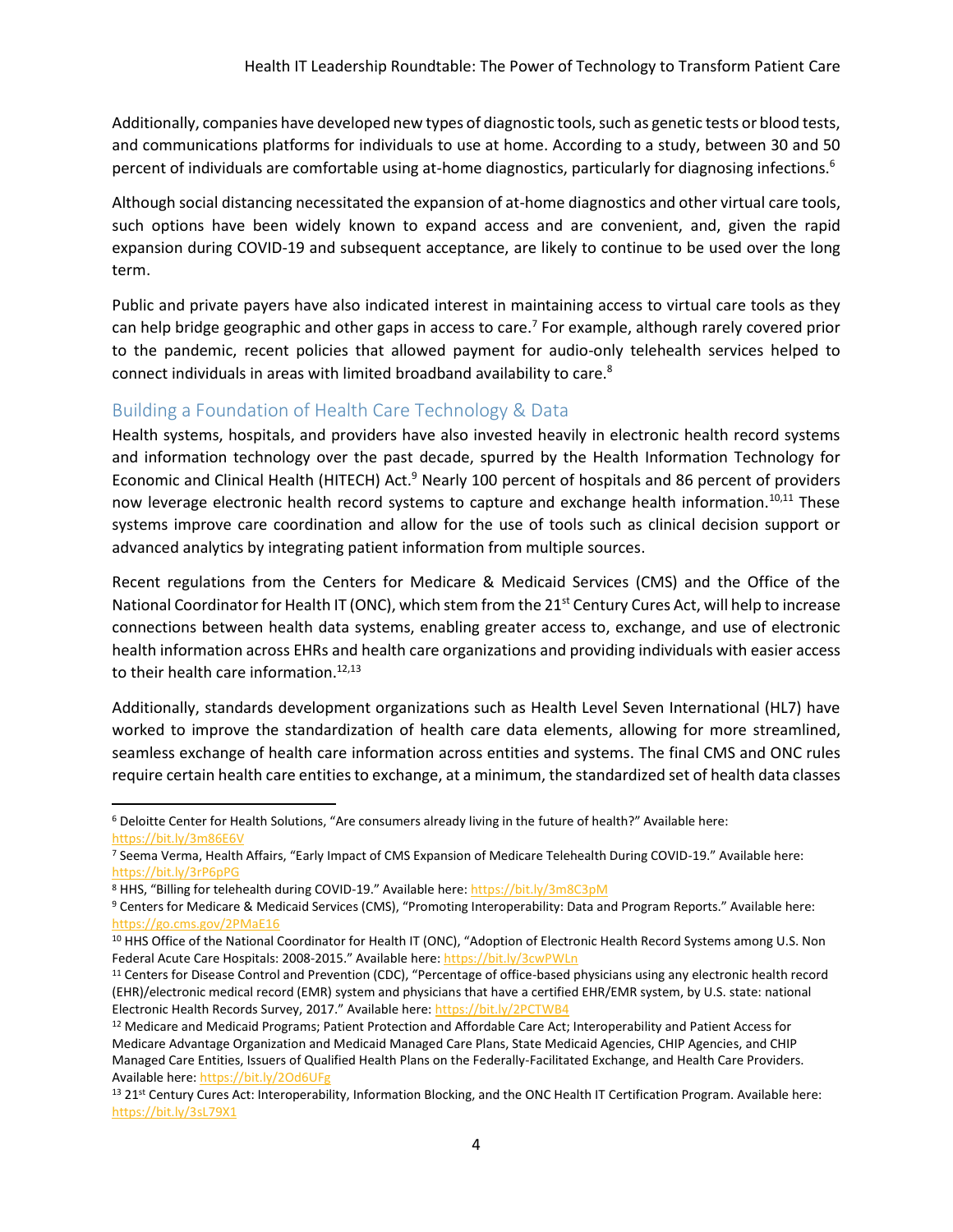and data elements outlined in the U.S. Core Data for Interoperability (USCDI),<sup>14</sup> and ONC is continuing to solicit public comment and recommendations in its efforts to expand upon the standardized data elements in the USCDI moving forward. 15

#### Health Care and Public Health Infrastructure in the COVID-19 Response

The growth and investment in health care data and technologies helped to lay the foundation for part of our nation's COVID-19 response. Previous investments in the exchange and use of health data, in virtual tools, and advanced analytics helped health care entities respond quickly to the varying demands of the pandemic. However, the past year has also laid bare the limitations of the public health system's data and technology infrastructure and its connections with the health care system. The most prevalent issue raised throughout the Health IT Leadership Roundtable discussion were the challenges that governments and health care organizations faced in accessing, reporting, and sharing public health data during the pandemic. These limitations served to hamstring the U.S.'s early understanding of the spread of the virus and challenged response efforts.

Public health agencies, which are generally charged with predicting, preventing, and tracking disease outbreaks, were primarily responsible for tracking and responding to COVID-19. However, as a September 2019 report from the Council of State and Territorial Epidemiologists and the de Beaumont Foundation noted, chronic underinvestment in public health infrastructure laid a weak foundation for its ability to respond quickly and effectively to a public health crisis. 16 Just six months after the report was published, the realities of the chronic underinvestment were made clear. Public health agencies across the country struggled to collect and rapidly report comprehensive COVID-19 data to federal systems, and to exchange data with health care partners.

#### A participant in the first panel of the Roundtable

#### State of Public Health Infrastructure

"Despite the availability of new technologies to facilitate timely data exchange, public health departments struggle to take advantage of these advancements and continue to rely on sluggish, manual processes like paper records, phone calls, spreadsheets, and faxes requiring manual data entry. These outcomes do not result from a lack of data or the limitations of today's technology; rather, these poor outcomes are due to inadequate resources. Public health has been unable to access existing data or implement advanced technologies necessary to improve the timeliness of public health surveillance."

described his organization's experience in trying to connect and report data across different states. He noted that his organization has 190 hospitals in 19 states, which meant coordinating among 19 state public health agency systems to ensure compliance with 19 different sets of reporting requirements. He noted that not only did the reporting requirements across states differ, but the data standards required to report on each measure also varied across states, which creates considerable complexity and burden for health systems and other health care entities. As a point of contrast, he noted that the federal reporting system, TeleTracking, was built to serve as a singular interface for hospitals to report COVID-19 case data to the

<sup>&</sup>lt;sup>14</sup> ONC, "Cures Act Final Rule: United States Core Data for Interoperability." Available here: <https://bit.ly/3dqjHwP>

<sup>15</sup> ONC, "United States Core Data for Interoperability: Draft Version 2 (January 2021)." Available here: <https://bit.ly/39vqNit>

<sup>16</sup> Council for State and Territorial Epidemiologists, de Beaumont Foundation, "Driving Public Health in the Fast Lane: The Urgent Need for a 21<sup>st</sup> Century Data Superhighway." Available here: <https://bit.ly/3w7GjKR>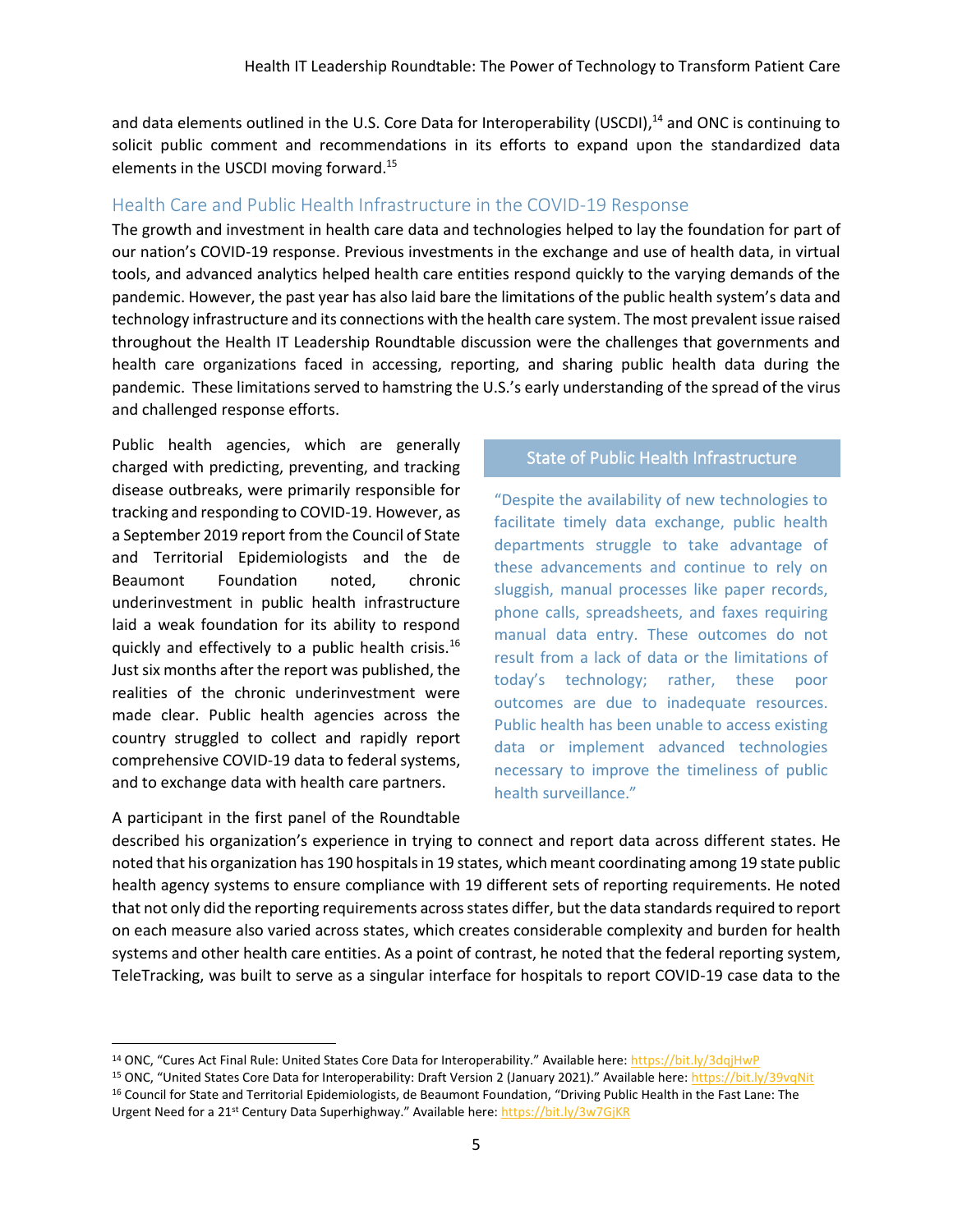federal government.<sup>17</sup> According to TeleTracking, as of October 2020, it was receiving information from 95 percent of hospitals daily.<sup>18</sup>

Another panelist added that there has been a huge volume of data generated throughout the PHE related to COVID-19 lab reports and diagnoses – but there is varied and often limited ability for labs, providers and others health care entities to electronically report case data to public health agencies or registries.

## Investing in Public Health Investing in Public Health Infrastructure Infrastructure

U.S. Representative Scott Peters (D-CA) noted that COVID-19 has exposed weaknesses in our data systems, including inconsistent data and reporting requirements. This has led to missing data on race, which has masked the disproportionate impact that COVID-19 has had on communities of color. The gaps persist because our current public health IT makes it difficult to rapidly assemble data from several different public health entities. The systems are not always compatible, and the data is not always standardized. Rep. Peters introduced the bipartisan Health STATISTICS Act (H.R. 831) to help address these issues, which would direct CDC to adopt public health technical and reporting standards and establishes a technical working group to make ongoing recommendations to establish these standards, among other provisions. He urged that we should use this crisis to streamline ad hoc data sharing agreements, to remove data siloes, and fix the patchwork of data systems responsible for reporting vital statistics.

Rather than reporting via burdensome paper-based methods, hospitals, nursing homes, laboratories, pharmacies physician practices, and other sites of care need to be able to seamlessly connect, report, and exchange standardized electronic information with public health registries and immunization systems. Public health organizations have urged increased funding to improve and expand electronic case reporting (eCR), which automatically generates an electronic submission of reportable diseases and conditions from an EHR to public health agencies. eCR, public health organizations argue, "dramatically improves disease/condition reporting and reduces physician burden in fulfilling their legal responsibility to report, which leads to early implementation of public health interventions and limits further spread of infectious agents."<sup>19</sup>

Additionally, unlike the health care system, which has been pushed to adopt standardized data elements with robust implementation guides that help to ensure consistency in use, public health systems have not yet undergone a similar national data standardization process. This has led to challenges with consistent data capture and reporting, leading to concerns about data quality and completeness.

The public health crisis created new opportunities for partnership and investment to build on and improve our health care infrastructure, however, the pandemic also demonstrated the need for additional investment and prioritization to build up public health infrastructure so that it may sit on equal and integrated footing and to better prepare for the next pandemic.

<sup>17</sup> CDC, "CDC Director Dr. Robert R. Redfield and HHS Chief Information Officer Jose Arrieta Remarks on HHS Protect." Available here[: https://bit.ly/3uex21J](https://bit.ly/3uex21J)

<sup>18</sup> Healthcare IT News, "HHS Renews Contract with TeleTracking, Despite Lingering Questions." Available here: <https://bit.ly/31AznI9v>

<sup>19</sup> APHA, ASTHO, CSTE, HIMSS, NACCHO, NAPHSIS Letter to Congress re: Letter to Key Appropriators in Support of Data Modernization. Available here:<https://bit.ly/3ubNfoq>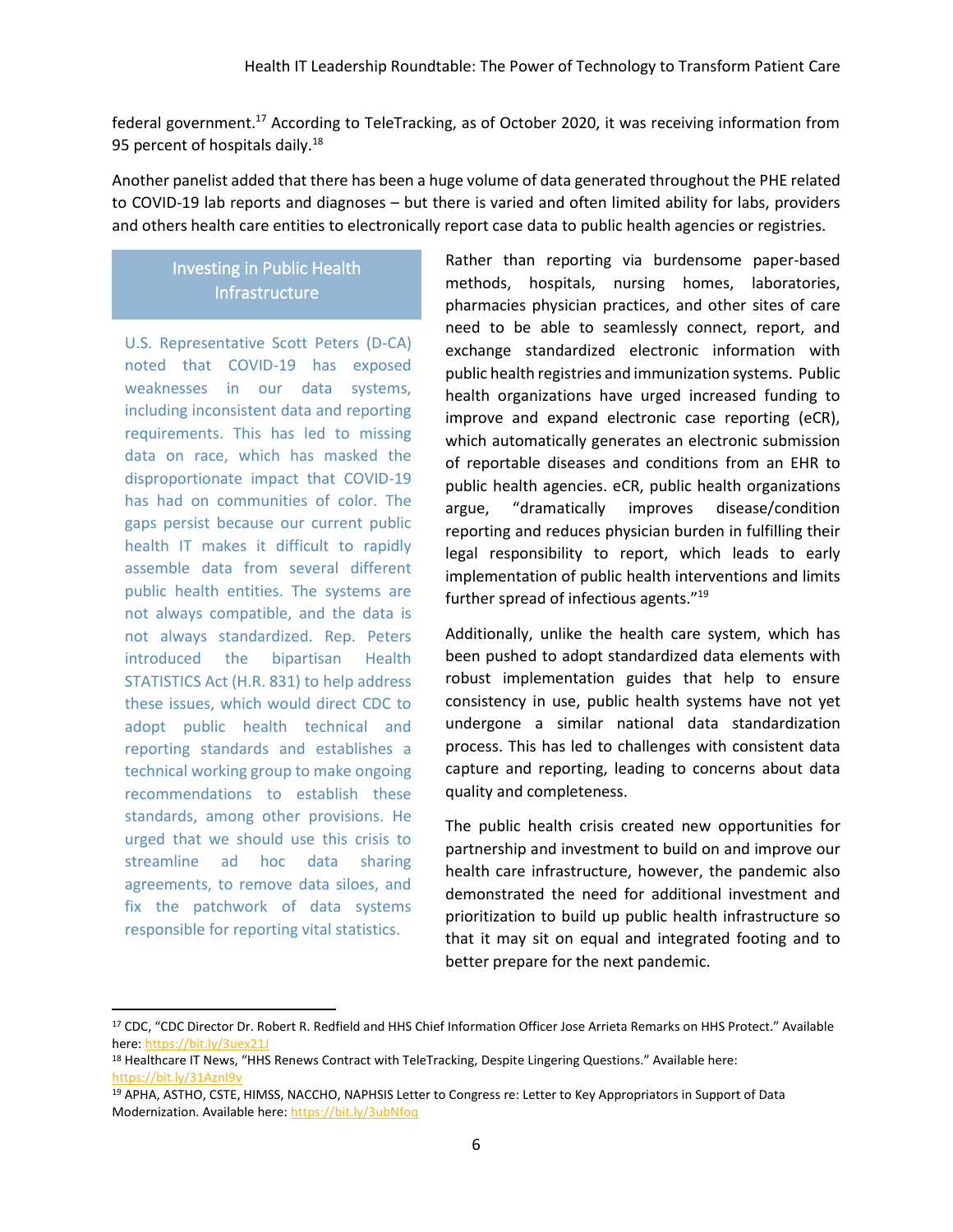## Advancing Health Equity through Health IT

Of particular concern throughout the pandemic has been the disproportionate impact that COVID-19 has had on communities of color.<sup>20,21</sup> Disparities in health outcomes are a longstanding issue in the U.S. but have come to the forefront of public discourse over the past year, prompting reevaluations of our health care and public health data collection methods and our collective approaches to ensuring equitable access to care.

#### Collection and Reporting of Race/Ethnicity Data

Gaps in the collection of race and ethnicity data due to varying reporting requirements across state and local jurisdictions led to an incomplete picture of how the virus was impacting certain populations and communities. <sup>22</sup> In response, HHS has taken steps to require laboratories and other entities to include demographic data, like race, ethnicity, age and sex when reporting data on COVID-19 tests.<sup>23,24</sup> However, as of March 31, race/ethnicity data was available for only 54 percent of all COVID-19 cases, and for 75 percent of deaths.<sup>25</sup>

The U.S. Government Accountability Office (GAO) has recommended that HHS take steps to ensure the complete reporting of race and ethnicity information for recipients of COVID-19 vaccinations,<sup>26</sup> and the White House COVID-19 Health Equity Task Force, created through President Biden's January 21 Executive Order, is drafting recommendations to improve federal data collection to help address COVID-19 health inequities.<sup>27</sup> Meanwhile, members of Congress have called for improved collection of race and ethnicity data and have introduced legislation to require the reporting of COVID-19

#### **'Health Equity by Design'**

In his keynote remarks for the Roundtable, National Coordinator Micky Tripathi noted that the Administration is prioritizing health equity, or as he described it, 'health equity by design.' With this approach, ONC is working to ensure that it is building in equity considerations for their work from the outset, rather than trying to backfill when disparities or other consequences are later realized. This includes thinking through how to apply a health equity lens for policy, for purposes of standards development, or in considering the potential promise and pitfalls of AI, among other priorities.

testing, treatment, outcomes, fatalities, and vaccination data by race, ethnicity, age, sex, county, primary language, socioeconomic status, and disability status.<sup>28</sup> These recommendations should be applied across the health care system to improve detection of health disparities and ensure they are addressed.

<sup>&</sup>lt;sup>20</sup> CDC, "COVID-19 Racial and Ethnic Health Disparities." Available here: <https://bit.ly/3cN9oUx>

<sup>&</sup>lt;sup>21</sup> HHS Assistant Secretary for Planning and Evaluation, "Health Disparities by Race and Ethnicity During the COVID-19 Pandemic: Current Evidence and Policy Approaches." Available here[: https://bit.ly/3dArZlS](https://bit.ly/3dArZlS)

<sup>&</sup>lt;sup>22</sup> National Academy for State Health Policy (NASHP), "How States Collect, Report, and Act on COVID-19 Race and Ethnicity Data." Available here: <https://bit.ly/3wbMP3v>

<sup>&</sup>lt;sup>23</sup> HHS, "HHS Announces New Laboratory Data Reporting Guidance for COVID-19 Testing." Available here: <https://bit.ly/31Atcnx> <sup>24</sup> HHS, "COVID-19 Pandemic Response, Laboratory Data Reporting: CARES Act Section 18115." Available here: <https://bit.ly/2PngBS8>

<sup>25</sup> CDC, "COVID-19 Data Tracker." Available here: <https://bit.ly/3rFx9SD>

<sup>26</sup> U.S. Government Accountability Office (GAO), "COVID-19: Sustained Federal Action is Crucial as Pandemic Enters its Second Year." Available here: <https://bit.ly/3ueAOYW>

<sup>&</sup>lt;sup>27</sup> White House, "Executive Order on Ensuring an Equitable Pandemic Response and Recovery." Available here: <https://bit.ly/3rC8s9r>

<sup>&</sup>lt;sup>28</sup> Rep. Ayanna Pressley, Sen. Warren "Pressley, Warren, Bass, Lee, Kelly Reintroduce Bicameral Bill to Mandate Federal Government Collect and Report Coronavirus Demographic Data – Including Race and Ethnicity." Available here: <https://bit.ly/3fs3M3D> and here[: https://bit.ly/3mjSFex](https://bit.ly/3mjSFex)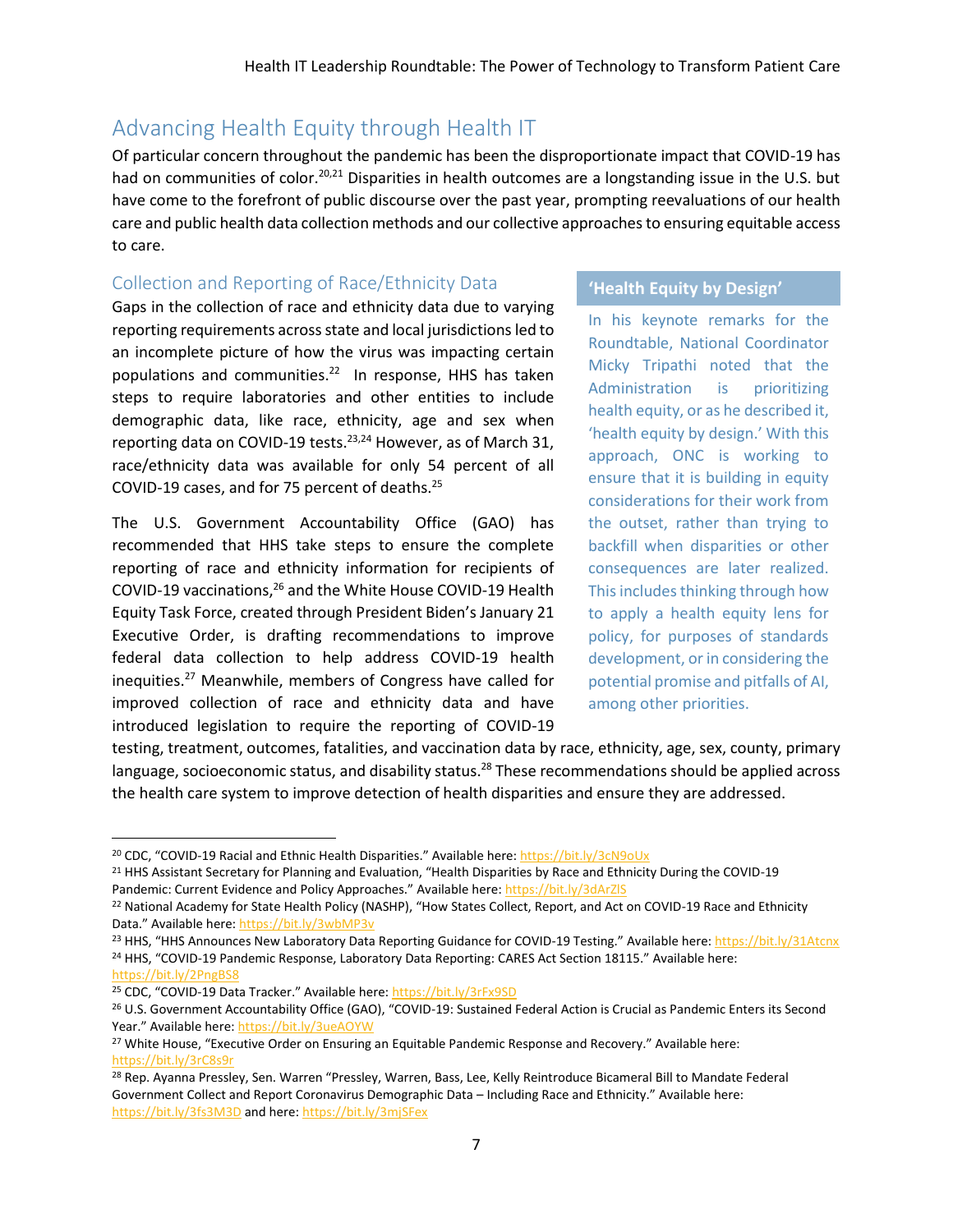#### Collection of Social Needs Data and Cross-Sector Coordination

The COVID-19 pandemic has shown not only the gaps in our health and public health systems and data infrastructure, but also in how such systems share data and coordinate with social services agencies and organizations.

Many individuals face negative social risk factors, such as a shortage of stable or affordable housing, food insecurity, lack of transportation options, and other underlying resource inequities that impact their health and wellbeing.<sup>29</sup> These social risk factors may make it difficult for individuals to safely social distance or to maintain their health while social distancing. Better understanding the scope of such risk factors faced by individuals, in addition to information on race and ethnicity as described earlier, will improve efforts to identify and address health inequities both now and moving forward.

The private sector, in addition to the federal government, has increasingly recognized the value of capturing and understanding the non-clinical factors that drive health care outcomes, such as information related to a patient's housing, nutrition, or transportation needs.<sup>30</sup> Social needs data is increasingly being collected through screening tools,<sup>31</sup> helping providers to better understand and address patients' health and social needs. Collection of such data can be used to drive social care referrals and to inform a more holistic care plan for patients, but also may be used in aggregate to identify health disparities and to improve community health.<sup>32,33</sup>

However, unlike information on an individual's health care needs, social needs data is often not integrated into EHRs and exchanged in a meaningful way, limiting providers' ability to take steps to address them on an individual and community level.<sup>34</sup> Part of the issue has been a lack of standardization of social determinants data elements. The Gravity Project, a consensus-driven national public collaborative and HL7 International FHIR Accelerator organization initiated by SIREN with funding from the Robert Wood Johnson Foundation, convenes "broad stakeholder groups in identifying and harmonizing social risk factor data for interoperable electronic health information exchange."<sup>35,36</sup> It is developing individual-level data standards to represent the capture and exchange of social determinants of health information in health and human services electronic systems. In December 2020 it recommended that ONC include standardized social determinants data elements in forthcoming versions of the USCDI.<sup>37</sup>

Integrating social needs data into electronic health records can also help to drive improved cross-sector collaboration between health and social services providers. A participant in the second Roundtable panel spoke about the importance of integrating care provided on the clinical side with that provided on the community side. She noted that Health Information Exchanges (HIEs) can be a powerful tool to connect health care providers with community-based organizations to share referrals and for bidirectional data

<sup>29</sup> CDC, "COVID-19 Racial and Ethnic Health Disparities." Available here: <https://bit.ly/3cN9oUx>

<sup>30</sup> ONC, "Social Determinants of Health." Available here: <https://bit.ly/3wfBkYI>

<sup>31</sup> SIREN, "Social Needs Screening Tool Comparison Table." Available here: <https://bit.ly/31D8xiP>

<sup>32</sup> CDC, "Sources for Data on Social Determinants of Health." Available here: <https://bit.ly/3wfvvul>

<sup>33</sup> ONC, "Social Determinants of Health." Available here: <https://bit.ly/3wfBkYI>

<sup>34</sup> Health Affairs, "Integrating Social and Medical Data to Improve Population Health: Opportunities and Barriers." Available here[: https://bit.ly/3sOqBCo](https://bit.ly/3sOqBCo)

<sup>35</sup> Gravity Project. Available here[: https://bit.ly/3dlmDul](https://bit.ly/3dlmDul)

<sup>&</sup>lt;sup>36</sup> Gravity Project, "New HL7 FHIR Accelerator Project Aims to Improve Interoperability of Social Determinants of Health Data." Available here[: https://bit.ly/3eIqGSt](https://bit.ly/3eIqGSt)

<sup>37</sup> Gravity Project, Letter to ONC re: "The Gravity Project's Submission to Include Social Determinants of Health in the U.S. Core Data for Interoperability, Version 2, for Better Care and Better Health Nationwide." Available here: <https://bit.ly/3ucPgRA>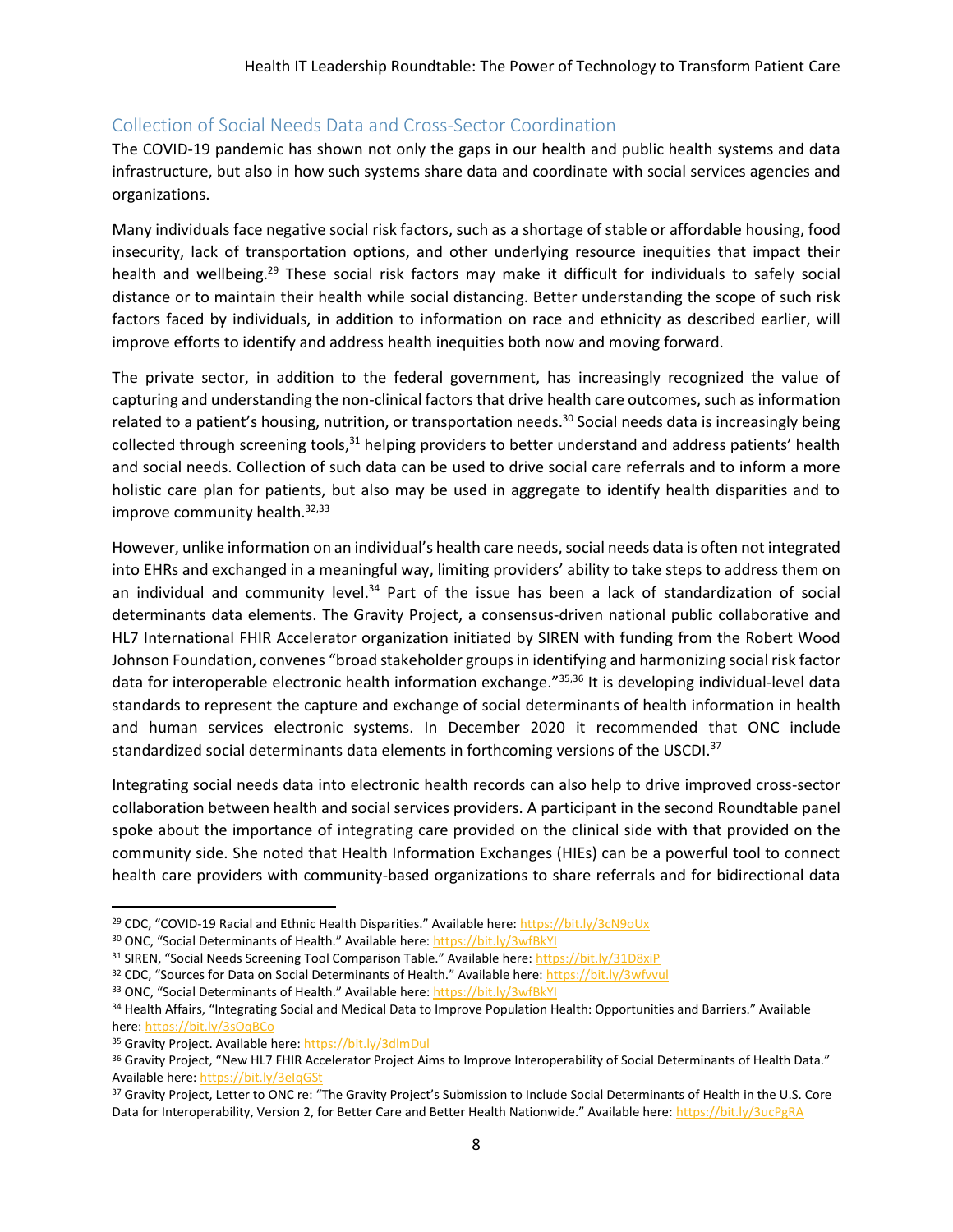sharing. Such an approach – if broadly adopted – could allow both health and social services providers to have a fuller picture of patient needs. HIEs, community information exchanges,<sup>38</sup> and other efforts to improve coordination of health and social services information have proliferated recently, driven by private sector investment, state and regional coordinated efforts, and federal strategic planning.<sup>39</sup>

## Maintaining Patient Access and Trust

Alongside efforts to expand interoperability, improve access to health information, accelerate data exchange, and coordinate across sectors, policymakers and stakeholders have engaged in robust conversations regarding health data privacy and security. If individuals do not trust providers, plans, or technology companies to appropriately protect their health data, they will be less willing to engage with the health care system.

Participants throughout the Roundtable discussion spoke about the balance in ensuring individual access to, and the exchange of, data; maintaining privacy and security protections; and offering portals or other digital tools that are seamless, meet patients' needs, and do not increase burden on providers.

#### Ensuring Data Privacy

The recent ONC and CMS patient access, interoperability, and information blocking regulations are poised to greatly expand access, exchange and use of electronic health information. The rules seek to provide individuals with new avenues and opportunities to access and aggregate their health information. New requirements for the development and implementation of Application Programming Interfaces (APIs) will allow individuals to use applications (apps) and other tools to easily access their health information for their own purposes. Additionally, the new proposed rules to modernize HIPAA regulations from the HHS Office for Civil Rights seek to improve individual access to health care information, including through a new pathway for personal health applications.<sup>40</sup>

However, current HIPAA Privacy Rule protections often do not extend to apps. HIPAA only protects the privacy of data held by covered entities; once that data leaves the protection of the covered entity, HIPAA no longer applies. In its proposed rule, OCR does not propose to apply new protections to personal health applications, noting that because "a personal health application is not acting on behalf of, or at the direction of a covered entity," it is not subject to the HIPAA rules and obligations. Additionally, there are no specific requirements for apps to provide easy to understand notice to individuals. Stakeholders have raised concerns that individuals who request access to their data through an app may not be aware that their health information is no longer being protected and that they may lose the ability to know how their data is being used and who is using it. $41$ 

<sup>38</sup> The National Center for Complex Health & Social Needs, "Community Information Exchange toolkit: Collaboration and crosssector data sharing to create healthier communities." Available here: <https://bit.ly/3urNgoi>

<sup>&</sup>lt;sup>39</sup> HHS Administration for Community Living, "Strategi Framework for Action: State Opportunities to Integrate Services and Improve Outcomes for Older Adults and People with Disabilities." Available here: <https://bit.ly/3cQQmwa>

<sup>&</sup>lt;sup>40</sup> HHS Office for Civil Rights, "Proposed Modifications to the HIPAA Privacy Rule to Support, and Remove Barriers to, Coordinated Care and Individual Engagement." Available here: <https://bit.ly/3mlJvhy>

<sup>41</sup> Modern Healthcare, "Interoperability rule exposes gaps in protecting privacy." Available here: https://bit.ly/31DbG10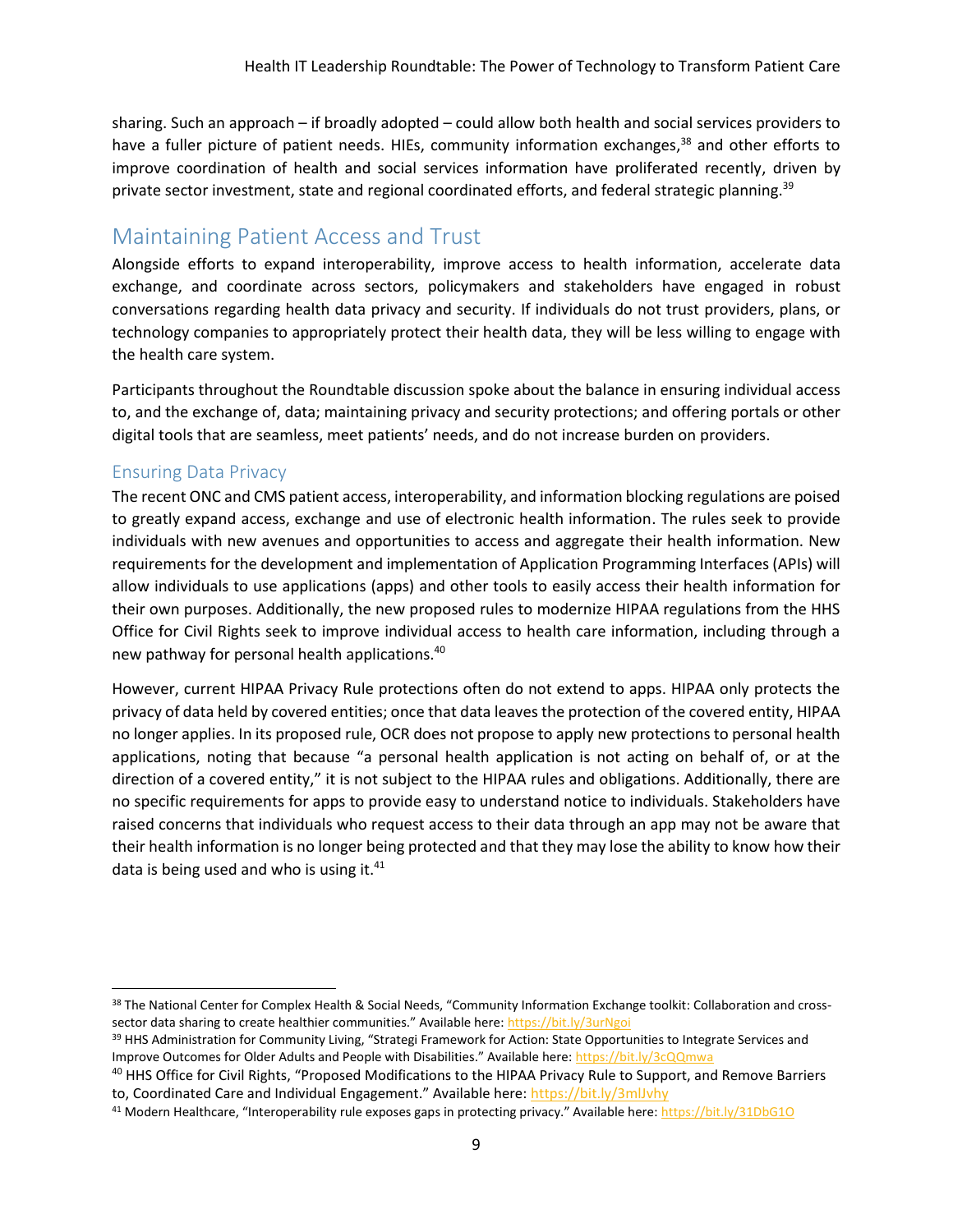#### Applying the Golden Rule to Health Data Privacy

In keynote remarks, Sen. Cassidy (R-LA) spoke about the dual importance of using technology to enhance and improve care while also ensuring privacy. He discussed the pitfalls of our data privacy system, in that data collected from apps or from online searches may be sold and used in new ways to derive insights about our consumer and patient behavior. Some of this might be helpful, such as information that a provide may learn from a patient's smartwatch about their physical activity, but access and use of some data may be harmful if not appropriately authorized and protected. He noted that the current limitations put in place by HIPAA can provide certain protections, and there is a lot of data being used to drive innovation the health care digital and IT markets that is not protected by HIPAA. Sen. Cassidy noted that the COVID-19 pandemic has led to a reckoning of these issues, as virtual care and digital health has taken off. He argued that we are obligated to ensure that there is trust and that our sensitive information will be protected and that Congress should pass comprehensive federal privacy legislation.

Similar concerns have been raised in the context of the COVID-19 pandemic, as testing data is increasingly being shared for contact tracing and other public health efforts, and as private businesses and governments consider whether to employ COVID-19 vaccine passports or other credentials.<sup>42</sup>

#### Creating Patient-Centered Care

Participants in the second panel of the Roundtable noted the importance of ensuring that approaches to data and infrastructure are patient-centric, arguing that they should be intuitive, seamless, and should leverage standards and technologies that support the individual's experience.

One example raised in both the first and second panels is vaccine access. The diffuse and decentralized way in which the federal government has implemented its vaccination strategy has meant that vaccines are being allocated across many different sites of care, including pharmacies, providers, hospitals, nursing homes, and other federal partners. Some states and localities have created centralized call centers and leveraged APIs to integrate all the available vaccine appointments into one place, which makes it easier for individuals to understand their options and to access appointments. However, in many places, there is not one centralized place where an individual can go or access to sign up for a vaccine, which has led to a complex, and often inequitable, distribution process. Even primary care physicians, plans, and other entities do not necessarily have access to timely information to help guide individuals nor to understand which individuals have received a vaccine and which have not. While the current approach may allow for more rapid and geographically disperse administration of the vaccine, it also creates a difficult process for individuals to navigate, limiting trust in the system.

<sup>42</sup> CNBC, "Vaccine passports could prove to be privacy minefield for regulators." Available here: <https://cnb.cx/3cJlKgp>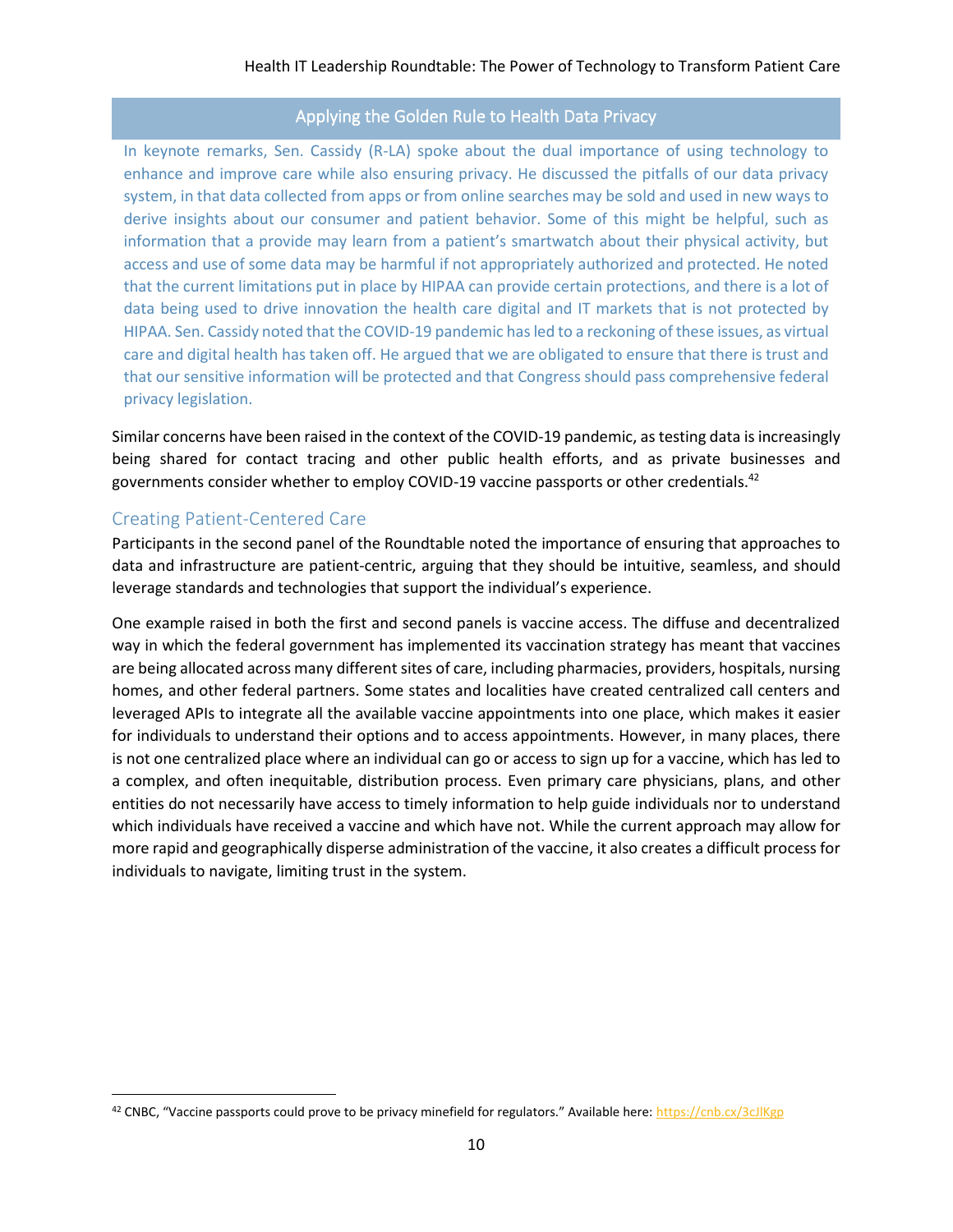## Key Takeaways & Recommendations

#### Improving Health Care & Public Health Data and Technology Infrastructure

- *Maintain Regulatory Flexibility for Virtual Care* The health care system took steps over the course of the last year to invest in and advance access to virtual care tools, such as telehealth. Federal and state-based policymakers aided in these efforts by providing regulatory flexibility for coverage, payment, and enforcement discretion. Policymakers should continue to provide ongoing flexibility through the remainder of the public health emergency and assess whether certain policies should be made permanent.
- *Provide Funding for and Prioritize Public Health Infrastructure Modernization –*
	- o Public Health Funding Congress appropriated funding through several of the COVID-19 relief packages to CDC for public health data and infrastructure modernization. This funding is being used to modernize CDC's data systems and forstate and local jurisdictions to upgrade their systems and to expand capacity. Congress should evaluate whether additional funding is needed in the short term and should provide an ongoing and dedicated source of funding for public health infrastructure maintenance.
	- o Connecting Public Health and Health Care Infrastructure The Administration should structure future funding opportunities to ensure a cross-sector approach to strengthening public health and health care systems rather than a continued siloed approach to data sharing.
- *Enhance Seamless Public Health Data Exchange*
	- $\circ$  Increase Electronic Case Reporting Public health organizations have urged increased funding to improve and expand electronic case reporting (eCR), which automatically generates an electronic submission of reportable diseases and conditions from an EHR to public health agencies.
	- o Incentivize Public Health Data Standardization Efforts Encourage the implementation and use of standardized public health data classes and elements to facilitate more streamlined exchange of public health data.

#### Advancing Health Equity through Health IT

- *Increase Collection of Race/Ethnicity Data Across Public Programs* **–** Public programs should be required to collect race and ethnicity data, and publicly report health data stratified by race/ethnicity, at a minimum, for all individual-level data collection and reporting. The federal government should also provide guidance to state and local officials and ensure that all data collected is done so in a standardized way.
- *Encourage Cross Sector Data Sharing Collaborations* **–** Public policymaking should encourage the development and enhancement of current cross-sector data sharing efforts. HHS should also take steps to further the standardization and interoperability of social needs data.

#### Maintaining Patient Access and Trust

- *Enhance Privacy Protections* – HHS should require third party applications (including personal health applications) to provide individuals with a clear, concise notification about their privacy practices. HHS should also provide robust outreach and education to individuals and should take steps to strengthen privacy and non-discrimination protections for health and health-related data.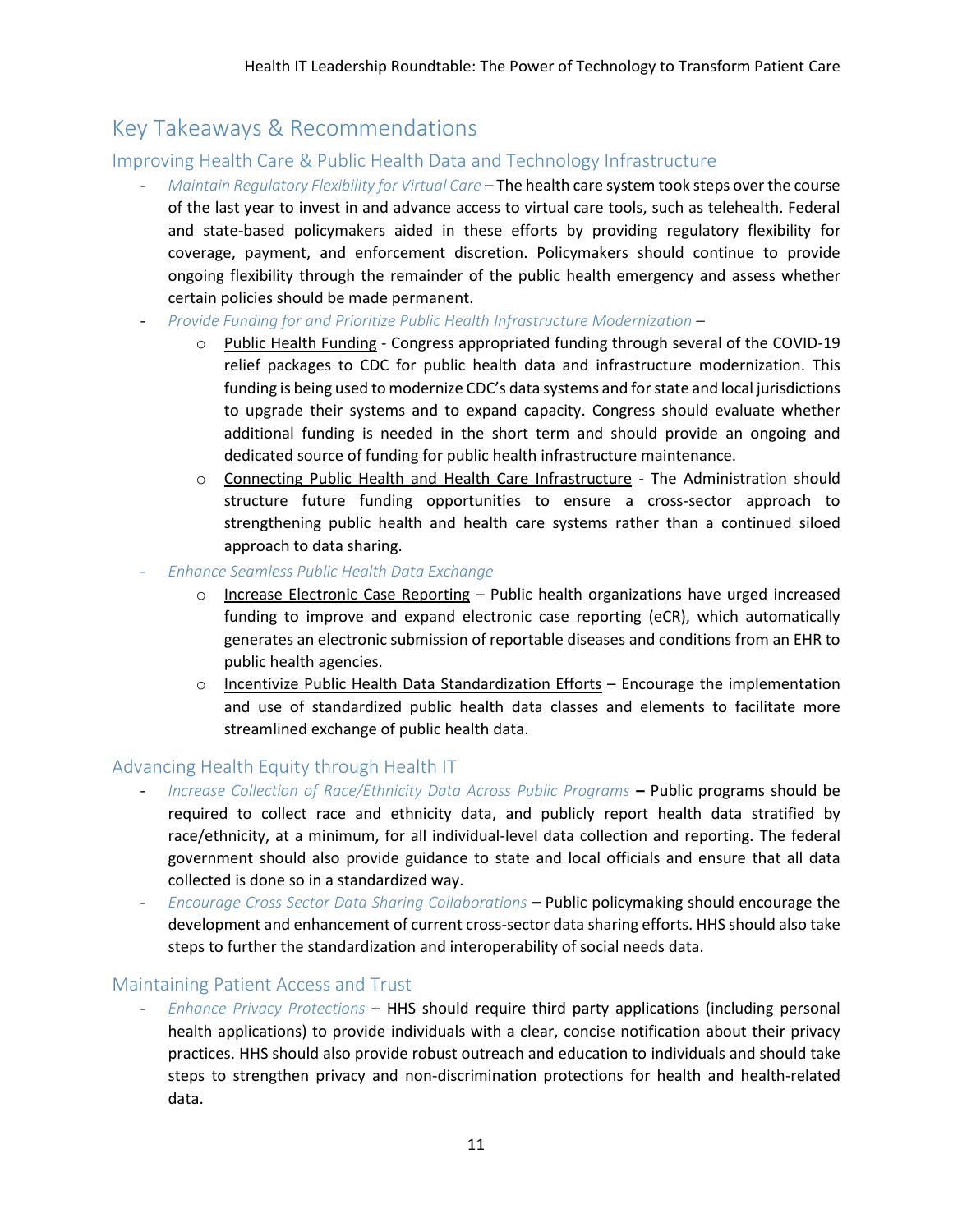# APPENDIX – Health IT Leadership Roundtable: March 11, 2021 Agenda

| <b>Time</b> | Agenda                                                                                                                                                                                                                                                                                                                                                                                                                                                                                                                                                                                                                                                                                                                                                                                                                               |
|-------------|--------------------------------------------------------------------------------------------------------------------------------------------------------------------------------------------------------------------------------------------------------------------------------------------------------------------------------------------------------------------------------------------------------------------------------------------------------------------------------------------------------------------------------------------------------------------------------------------------------------------------------------------------------------------------------------------------------------------------------------------------------------------------------------------------------------------------------------|
| 9:00 a.m.   | <b>Welcome &amp; Housekeeping</b>                                                                                                                                                                                                                                                                                                                                                                                                                                                                                                                                                                                                                                                                                                                                                                                                    |
| 9:05 a.m.   | <b>Opening Remarks</b>                                                                                                                                                                                                                                                                                                                                                                                                                                                                                                                                                                                                                                                                                                                                                                                                               |
|             | Justine Handelman, Senior Vice President, Office of Policy and Representation, Blue Cross<br><b>Blue Shield Association</b>                                                                                                                                                                                                                                                                                                                                                                                                                                                                                                                                                                                                                                                                                                          |
| 9:30 a.m.   | <b>Congressional Keynote</b>                                                                                                                                                                                                                                                                                                                                                                                                                                                                                                                                                                                                                                                                                                                                                                                                         |
|             | Senator Cassidy (R-LA), Member of the Senate Finance Committee and Senate HELP<br>Committee, U.S. Senate                                                                                                                                                                                                                                                                                                                                                                                                                                                                                                                                                                                                                                                                                                                             |
| 9:45 a.m.   | <b>Video Intro to Biden Administration Health IT Priorities</b>                                                                                                                                                                                                                                                                                                                                                                                                                                                                                                                                                                                                                                                                                                                                                                      |
| 9:50 a.m.   | The Power of Technology to Transform Patient Care                                                                                                                                                                                                                                                                                                                                                                                                                                                                                                                                                                                                                                                                                                                                                                                    |
|             | Micky Tripathi, National Coordinator for Health IT, Office of the National Coordinator,<br>U.S. Department of Health and Human Services                                                                                                                                                                                                                                                                                                                                                                                                                                                                                                                                                                                                                                                                                              |
| 10:20       | Panel #1: Data, Infrastructure, and Fostering Emerging Technology                                                                                                                                                                                                                                                                                                                                                                                                                                                                                                                                                                                                                                                                                                                                                                    |
| a.m.        | The goal of this panel is to explore recent advances, as well as ongoing challenges, in<br>health care data sharing and technology, using the COVID-10 vaccine administration<br>effort as an example of our system's current opportunities and limitations. Panelists will<br>discuss the ongoing work around data standardization and data quality; advances and<br>challenges in interoperability, data exchange, and information blocking; and the role of<br>public/private partnerships in emerging technology platforms to enhance innovation.<br>The panel will also discuss new opportunities and issues that have come to the forefront,<br>including the importance of incorporating social determinants and public health data and<br>systems to better improve health and to understand and address health disparities. |
|             | Moderator: Sophia Tripoli, Director, Health Care Innovation, Families USA                                                                                                                                                                                                                                                                                                                                                                                                                                                                                                                                                                                                                                                                                                                                                            |
|             | Panelists:<br>Dr. Jim Jirjis, Chief Information Officer, HCA Healthcare<br>Linda Hyde, Coding Systems Expert, EMI Advisors/Gravity Project<br>James Daniel, Lead, State and Local Public Health, Amazon Web Services; former<br>Director of Public Health Innovation, U.S. Department of Health and Human<br>Services Office of the Chief Technology Officer<br>Joe Bastante, Chief Technology Officer, BCBS-NC                                                                                                                                                                                                                                                                                                                                                                                                                      |
| 10:55       | <b>Panel #2: Patient Access and Trust</b>                                                                                                                                                                                                                                                                                                                                                                                                                                                                                                                                                                                                                                                                                                                                                                                            |
| a.m.        | This goal is this panel is to reflect on the comments made during the earlier panel from<br>the patient perspective. This panel will highlight the importance of and challenges<br>inherent in patient access to health information, as well as commentary on recent<br>privacy reform efforts, including ensuring strong privacy and security protections for                                                                                                                                                                                                                                                                                                                                                                                                                                                                       |